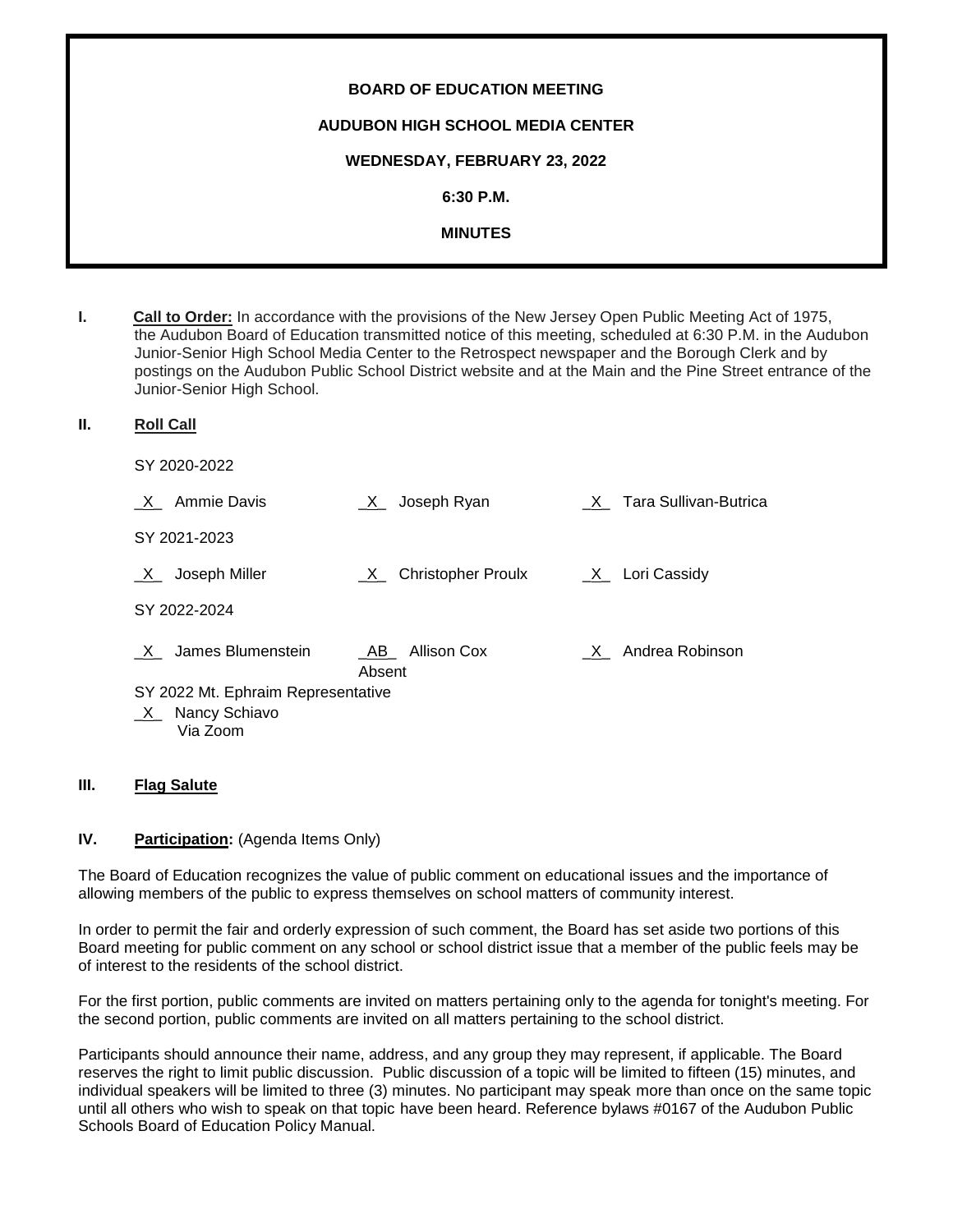The Board uses the public comment period as an opportunity to listen to citizen. Not all issues brought to a Board meeting will be resolved at that particular meeting. Complaints stated or actions requested by the public may be taken under advisement by the Board for investigation, discussion, actions, or disposition at a later date or time. The public comments sessions are an opportunity for citizens to share their opinions and remarks with the Board; it is not a question and answer session. The Board may or may not respond to public comments at the time they are made and is under no obligation to do so.

The Board does not endorse public comments nor will the Board be held liable for comments made by members of the public. Any individuals who may be the subject of public comments, including district employees, shall retain all rights against defamation and slander according to the laws of New Jersey.

All motions are voted on by all members unless otherwise marked with a +.

#### **V. GOVERNANCE: Chairperson: Mr. Blumenstein – Committee Members: Ms. Butrica, Mr. Miller, Mr. Ryan and Alternate: Ms. Robinson**

# **Board of Education Goals**

- To continue to provide equitable access to a rigorous curriculum while focusing on improving student achievement and decreasing the achievement gaps.
- $\div$  To maintain a cost-effective budget that provides for educational resources, supports a preventative maintenance program, and encourages and facilitates long-range facility improvements.
- \* To foster a positive school climate and culture in order to positively impact student motivation, engagement, and achievement.

# **VI. OPERATIONS: Chairperson: Mrs. Cox – Committee Members: Ms. Davis, Mr. Proulx, Mr. Ryan and Alternate: Mr. Miller**

# **Board of Education Goals**

- $\div$  To continue to provide equitable access to a rigorous curriculum while focusing on improving student achievement and decreasing the achievement gaps.
- $\div$  To maintain a cost-effective budget that provides for educational resources, supports a preventative maintenance program, and encourages and facilitates long-range facility improvements.
- $\div$  To foster a positive school climate and culture in order to positively impact student motivation, engagement, and achievement.

# **VII. EDUCATION: Chairperson: Ms. Schiavo - Committee Members: Mr. Blumenstein, Mr. Proulx, Ms. Robinson and Alternate: Ms. Cassidy**

# **Board of Education Goals**

- $\div$  To continue to provide equitable access to a rigorous curriculum while focusing on improving student achievement and decreasing the achievement gaps.
- $\div$  To maintain a cost-effective budget that provides for educational resources, supports a preventative maintenance program, and encourages and facilitates long-range facility improvements.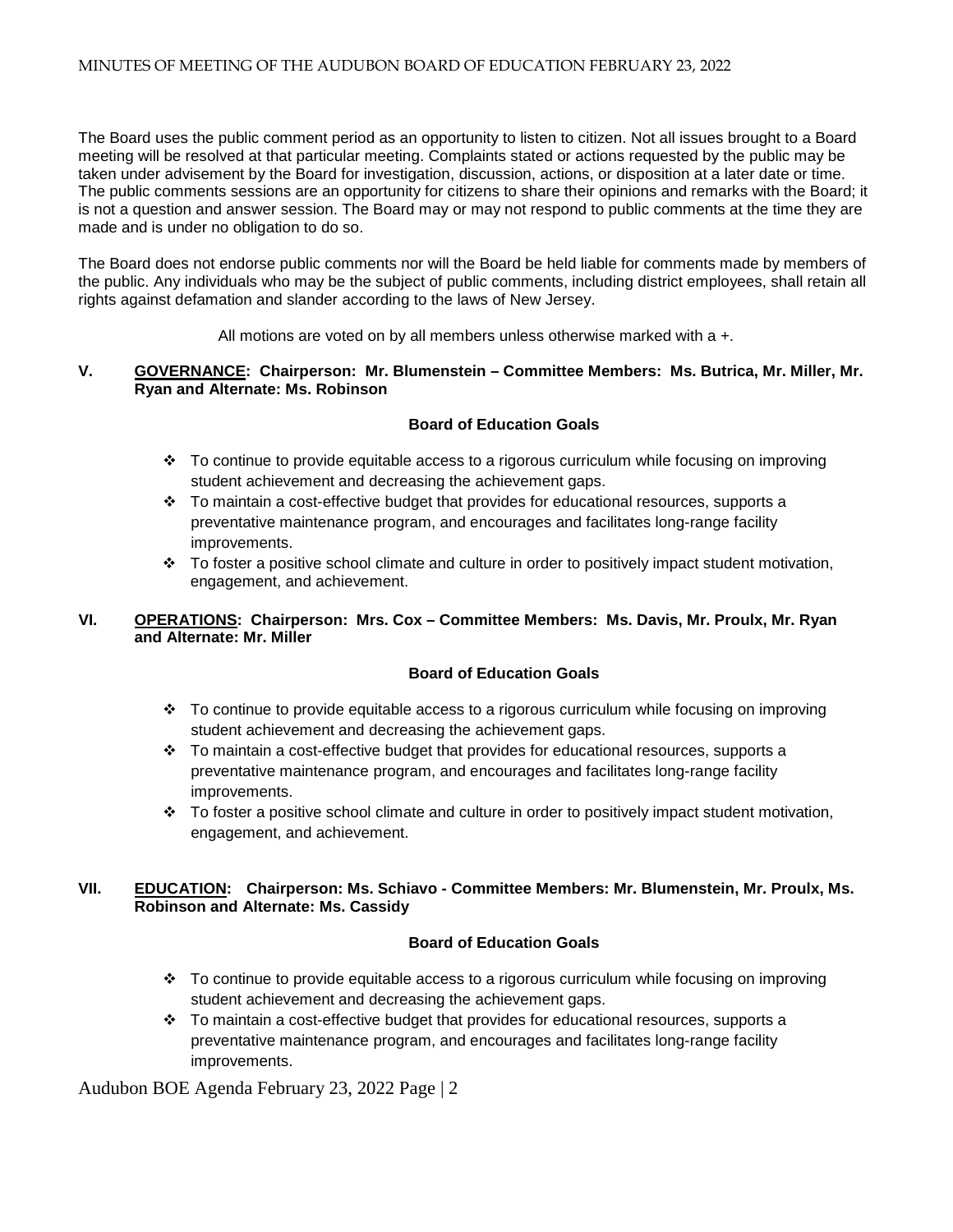\* To foster a positive school climate and culture in order to positively impact student motivation, engagement, and achievement.

#### . **VIII. HUMAN RESOURCES: Chairperson: Mrs. Davis, Committee Members: Ms. Cassidy, Ms. Cox, and Mrs. Schiavo, Alternate: Ms. Butrica**

#### **Board of Education Goals**

- To continue to provide equitable access to a rigorous curriculum while focusing on improving student achievement and decreasing the achievement gaps.
- $\div$  To maintain a cost-effective budget that provides for educational resources, supports a preventative maintenance program, and encourages and facilitates long-range facility improvements.
- $\div$  To foster a positive school climate and culture in order to positively impact student motivation, engagement, and achievement.

#### **IX. REPORTS:**

- **X**. Superintendent's Report
- **XI.** Special Program Representatives:
	- A. CCESC Rep. Rotation: **James Blumenstein** (Rolling)
	- B. CCSBA Rep. Rotation: **Ammie Davis**
- **XII.** Board Member Comments
- **XIII. Public Participation:** (Open Discussion)

The Board of Education recognizes the value of public comment on educational issues and the importance of allowing members of the public to express themselves on school matters of community interest.

In order to permit the fair and orderly expression of such comment, the Board has set aside two portions of this Board meeting for public comment on any school or school district issue that a member of the public feels may be of interest to the residents of the school district.

For the first portion, public comments are invited on matters pertaining only to the agenda for tonight's meeting. For the second portion, public comments are invited on all matters pertaining to the school district.

Participants should announce their name, address, and any group they may represent, if applicable. The Board reserves the right to limit public discussion. Public discussion of a topic will be limited to fifteen (15) minutes, and individual speakers will be limited to three (3) minutes. No participant may speak more than once on the same topic until all others who wish to speak on that topic have been heard. Reference bylaws #0167 of the Audubon Public Schools Board of Education Policy Manual.

The Board uses the public comment period as an opportunity to listen to citizen. Not all issues brought to a Board meeting will be resolved at that particular meeting. Complaints stated or actions requested by the public may be taken under advisement by the Board for investigation, discussion, actions, or disposition at a later date or time. The public comments sessions are an opportunity for citizens to share their opinions and remarks with the Board; it is not a question and answer session. The Board may or may not respond to public comments at the time they are made and is under no obligation to do so.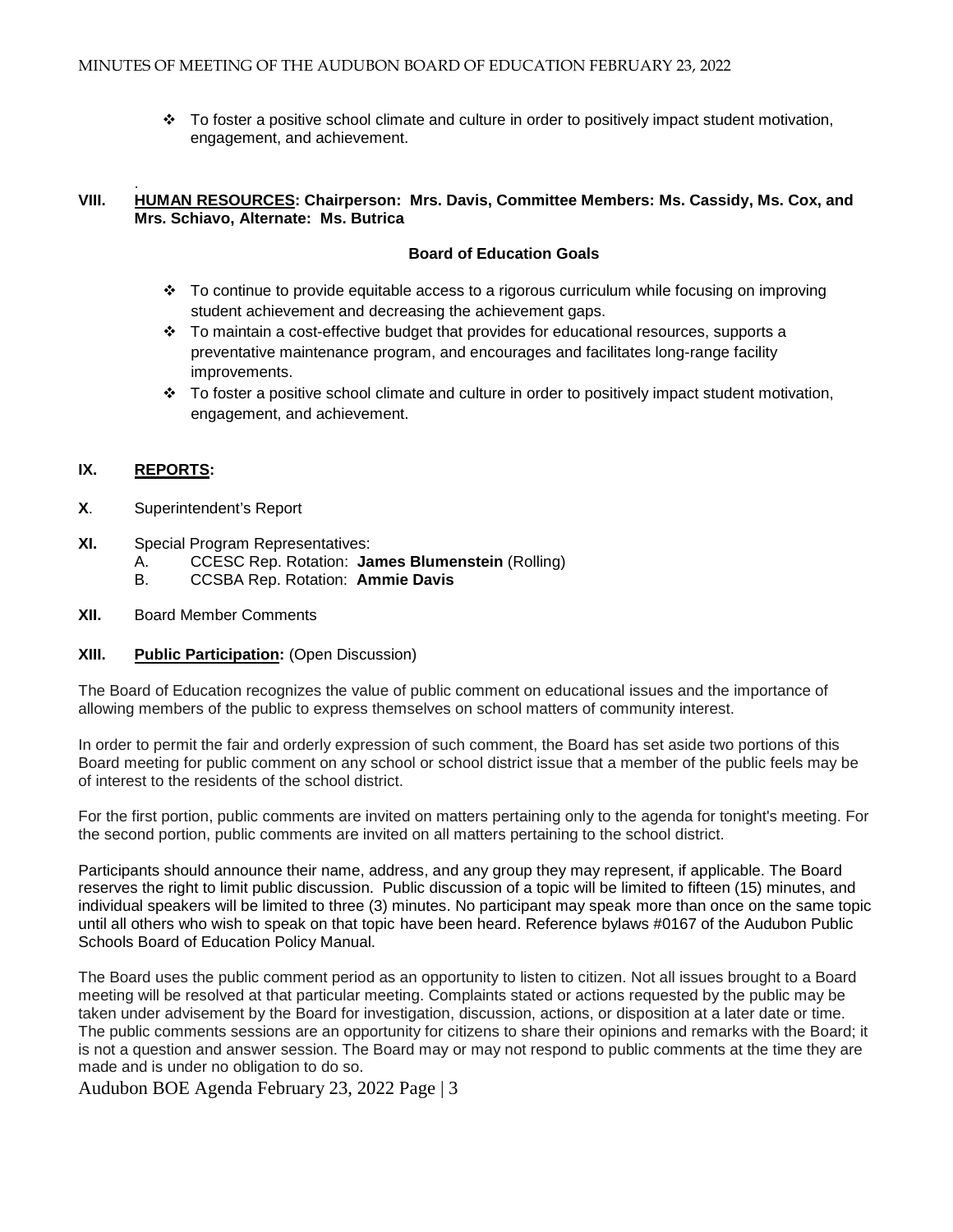The Board does not endorse public comments nor will the Board be held liable for comments made by members of the public. Any individuals who may be the subject of public comments, including district employees, shall retain all rights against defamation and slander according to the laws of New Jersey.

#### Motion by Mr. Ryan seconded by Mr. Miller to approve the resolution for board to enter into closed Authorizing Executive session at 6:50pm for the following purposes.

Motion approved by unanimous roll call (9-0) Board Member Cox was absent

#### **XIV. Authorizing Executive Session:**

**WHEREAS,** while the Sen. Byron M. Baer Open Public Meetings Act (N.J.S.A. 10:4-12 et seq.) requires all meetings of the **Audubon Board of Education** to be held in public, N.J.S.A. 10:4-12(b) sets forth nine types of matters that may lawfully be discussed in Executive Session," i.e. without the public being permitted to attend; and

**WHEREAS,** the **Audubon Board of Education** has deemed it necessary to go into closed session to discuss certain matters which are exempted from the Public; and

**WHEREAS,** the nine exceptions to public meetings set forth in N.J.S.A. 10:4-12(b) are listed below, and next to each exception is a box within which the number of issues to be privately discussed that fall within that exception shall be written, and after each exception is a space where additional information that will disclose as much information about the decision as possible without undermining the purpose of the exception shall be written.

**NOW, THEREFORE, BE IT RESOLVED** that the **Audubon Board of Education** will go into closed session for the following reason(s) as outlined in N.J.S.A. 10:4-12(b):

 $X$  Any matter which, by express provision of Federal Law, State Statute or Rule of Court shall be rendered confidential or excluded from discussion in public;

\_\_\_\_\_\_ Any matter in which the release of information would impair a right to receive funds from the federal government;

X Any material the disclosure of which constitutes an unwarranted invasion of individual privacy such as any records, data, reports, recommendations, or other personal material of any educational, training, social service, medical, health, custodial, child protection, rehabilitation, legal defense, welfare, housing, relocation, insurance and similar program or institution operated by a public body pertaining to any specific individual admitted to or served by such institution or program, including but not limited to information relative to the individual's personal and family circumstances, and any material pertaining to admission, discharge, treatment, progress or condition of nay individual, unless the individual concerned (or, in the case of a minor or incompetent, his guardian) shall request in writing that the same be disclosed publically;

Any collective bargaining agreement, or the terms and conditions of which are proposed for inclusion in any collective bargaining agreement, including the negotiation of terms and conditions with employees or representatives of employees of the public body

Any matter involving the purchase lease or acquisition of real property with public funds, the setting of bank rates or investment of public funds where it could adversely affect the public interest if discussion of such matters were disclosed;

Any tactics and techniques utilized in protecting the safety and property of the public provided that their disclosure could impair such protection;

Audubon BOE Agenda February 23, 2022 Page | 4 X Any investigations of violations or possible violations of the law;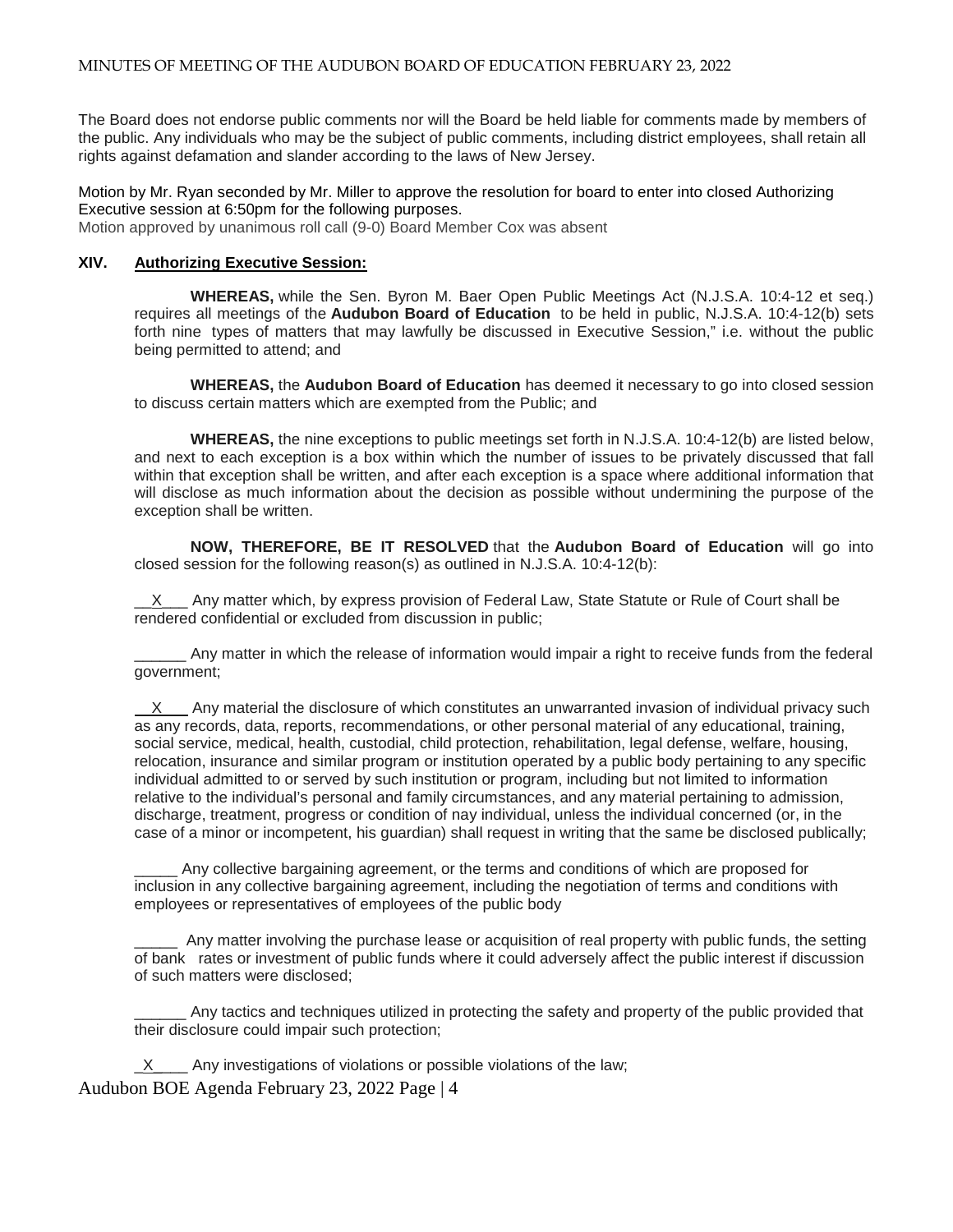Any pending or anticipated litigation or contract negotiation in which the public body is or may become a party. Any matters falling within the attorney-client privilege, to the extent that confidentiality is required in order for the attorney to exercise his ethical duties as a lawyer;

 $X$  Any matter involving the employment, appointment, termination of employment, terms and conditions of employment, evaluation of the performance, promotion or disciplining of any specific prospective public officer or employee or current public officer or employee employed or appointed by the public body, unless all individual employees or appointees whose rights could be adversely affected request in writing that such matter or matters be discussed at a public; Specifically the evaluation of the **Superintendent** 

Any deliberation of a public body occurring after a public hearing that may result in the imposition of a specific civil penalty upon the responding party or the suspension or loss of a license or permit belonging to the responding party as a result of an act of omission for which the responding party bears responsibility;

**WHEREAS,** the length of the Executive Session is undetermined; however, the **Audubon Board of Education** will make every attempt to estimate the time of the session prior to convening the session after which the public meeting shall reconvene and the **Audubon Board of Education** will proceed with business.

**NOW, THEREFORE, BE IT RESOLVED,** that the **Audubon Board of Education** will go into Executive Session for only the above stated reasons;

**BE IT FURTHER RESOLVED** that the **Audubon Board of Education** hereby declares that its discussion of the aforementioned subject(s) may be made public at a time when the **Audubon Board of Education** attorney advises that the disclosure of the discussion will not detrimentally affect any right, interest or duty of the school district or any other entity with respect to said discussion.

**BE IT FURTHER RESOLVED** that the **Board of Education**, for the aforementioned reasons, hereby declares that the public is excluded from the portion of the meeting during which the above discussion shall take place and hereby directs the board secretary to take the appropriate action to effectuate the terms of this resolution.

Motion by Mr. Ryan seconded by Mr. Miller to adjourn closed Authorizing Executive session at 10:54pm. Motion approved by unanimous roll call (9-0) Board Member Cox was absent

# **XV. ADJOURNMENT**

- 1. A Special Meeting of the Board of Education (Joint Training Session with Mount Ephraim BOE) is scheduled for Monday, February 28, 2022 at 7:00 PM in the Audubon Junior-Senior High School Library Media-Center.
- 2. The next Regular Board of Education meeting is scheduled for Wednesday, March 16, 2022 at 6:30 PM in the Audubon Junior-Senior High School Auditorium.
- 3. Motion by Mr. Ryan seconded by Mr. Miller to adjourn meeting at approximately 10:55pm. Motion approved by unanimous roll call (9-0) Board Member Cox was absent

Motion to Approve: J. Ryan Second: J. Miller